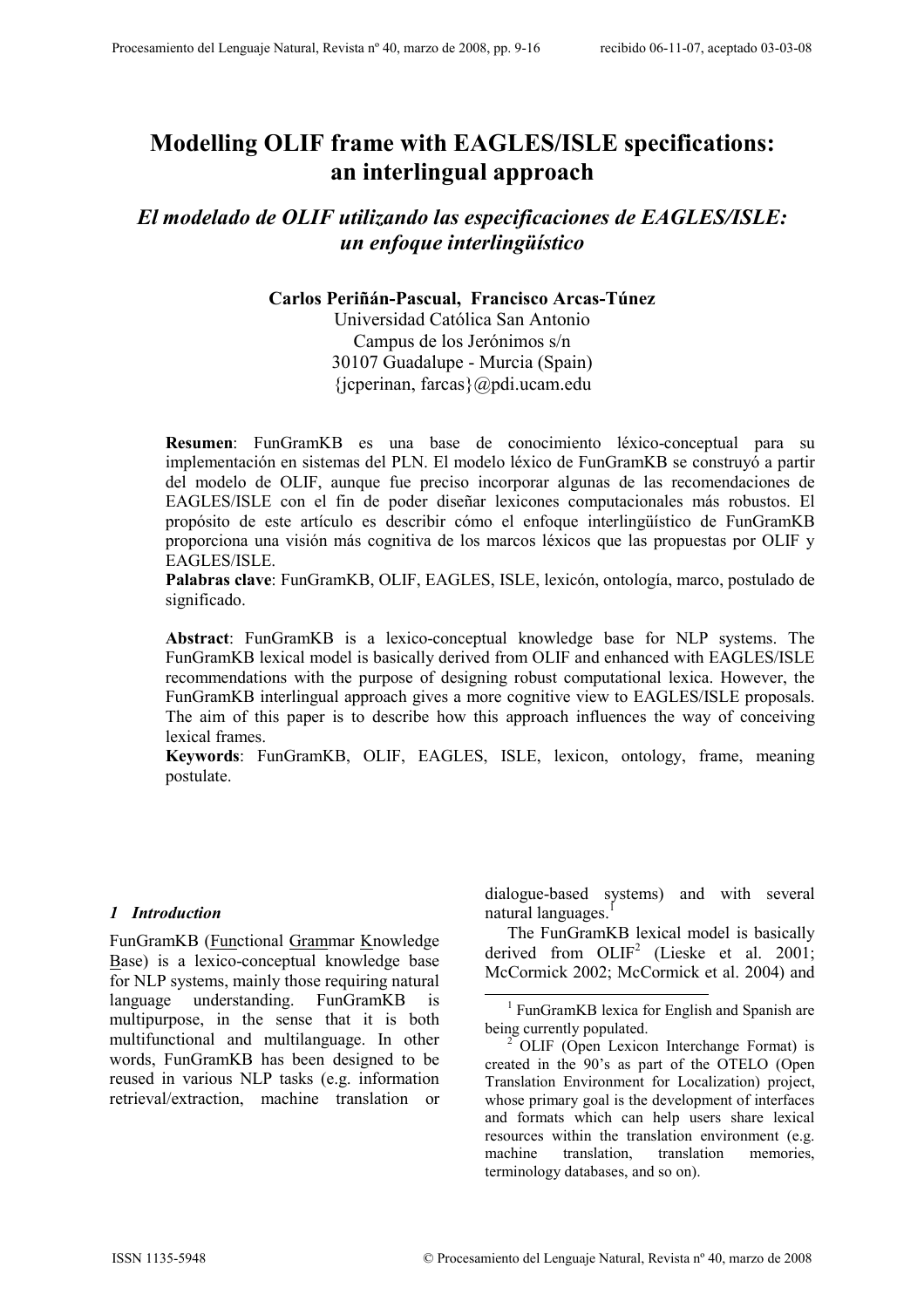enhanced with  $EAGLES/ISLE<sup>3</sup>$ recommendations (EAGLES 1993, 1996a, 1996b, 1999; Monachini et alii 2003; Underwood and Navarretta 1997; Calzolari et alii 2001a, 2001b, 2003). OLIF, an XMLcompliant standard for lexical/terminological data encoding, was chosen as the starting point for implementing the FunGramKB lexical level. However, some parts of the OLIF model had to be re-considered in order to make it conform to the FunGramKB architecture.<sup>4</sup> The FunGramKB team soon realised that, for example, full-fledged lexical frames were not possible if language engineers were confined to OLIF recommendations. Therefore, OLIF was modelled with EAGLES/ISLE specifications with the purpose of designing robust computational lexica.

 In computational linguistics, lexical frames usually include key information which allows the computer to build the underlying predication of an input text. This paper presents a conceptualist model of frame semantics which, in turn, complies with current standards for computational lexica. Section 2 briefly describes the two-tier architecture of the FunGramKB model. Section 3 shows how frame participants should be fully integrated into the lexical meaning of verbs via meaning postulates, resulting in a more "intelligent" resource for natural language understanding. Finally, sections 4 and 5 discuss the degree to which FunGramKB is indebted to OLIF and EAGLES/ISLE standards.

 ISLE (International Standards for Language Engineering) is initiated in 2000 as an extension of EAGLES work. The objective of this joint EU-US project is to support R&D on Human Language Technology issues. The ISLE Computational Lexicon Working Group is committed to the design of MILE (Multilingual ISLE Lexical Entry), a metaentry for the encoding of multilingual lexical information.

## 2 The FunGramKB architecture

FunGramKB comprises two information levels, where several independent modules are interrelated:<sup>5</sup>

Lexical level (i.e. linguistic knowledge):

- The lexicon stores morphosyntactic, pragmatic and collocational information of lexical units.
- The morphicon helps our system to handle cases of inflectional morphology.

Cognitive level (i.e. non-linguistic knowledge):

- The ontology is presented as a hierarchical structure of well-defined concepts used by ordinary humans when talking about everyday situations.
- The cognicon stores procedural knowledge by means of cognitive macrostructures, i.e. script-like schemata in which a sequence of stereotypical actions is organised on the basis of temporal continuity.
- The onomasticon stores information about instances of entities, such as people, cities, products, and so on.

 The motivation of this two-tier design lies in the fact that lexical modules are language specific but cognitive modules are shared by all languages. In other words, computational lexicographers must develop one lexicon and one morphicon for English, one lexicon and one morphicon for Spanish and so on, but knowledge engineers build just one ontology, one cognicon and one onomasticon to process any language input cognitively. Unlike most current NLP systems, where the lexicalist approach prevails, the FunGramKB architecture is ontology-oriented, since the ontology plays a pivotal role between the lexical and the cognitive levels.

 $\overline{a}$ 

 $\overline{a}$ <sup>3</sup> EAGLES (The Expert Advisory Group on Language Engineering Standards) is an initiative sponsored by the European Commission which aims to provide recommendations for the standardization of the language technologies field. More particularly, the Computational Lexicons Interest Group is in charge of analysing the main practices in lexicographic encoding by comparing computational lexical resources available in European languages.

<sup>4</sup> Indeed, one of the advantages of OLIF is the ease of extensibility and customization of its XMLbased format in order to accommodate it to the requirements of a project.

<sup>5</sup> Computationally speaking, entries for any of these modules take the form of XML-formatted data structures. XML was chosen as the formal language for knowledge representation because data can be encoded in such a portable way that information can be easily compilable into the format that is needed by other formalisms and systems.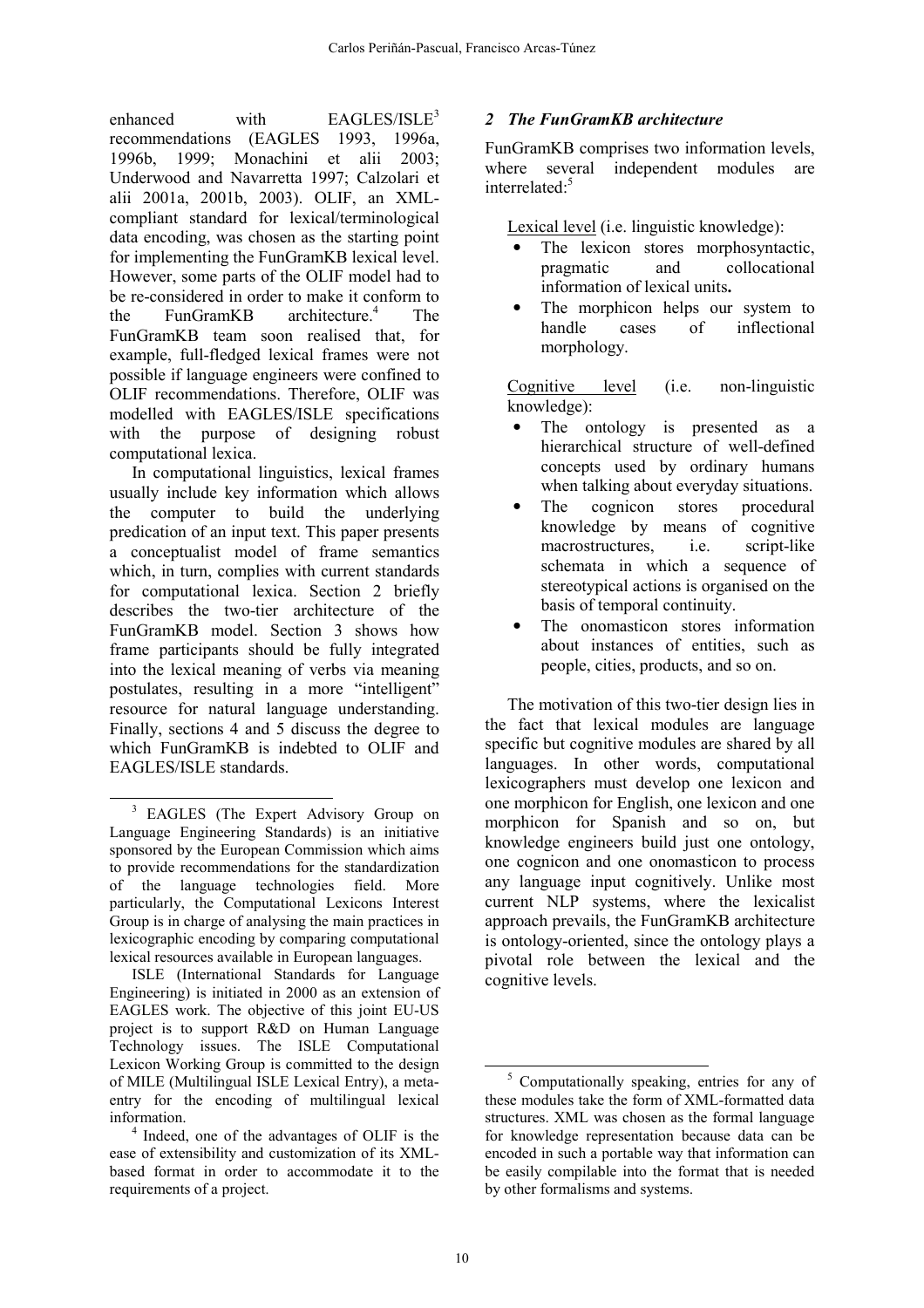

Figure 1: FunGramKB Suite

 Since FunGramKB is intended to be an extensive NLP knowledge base, it is important to minimize the effort for ontology maintenance, so strict control is placed on the management of data consistency. As shown in figure 1, FunGramKB Suite has been designed for that purpose.

 For instance, the construction of knowledge schemata such as predicate frames or meaning postulates is semiautomatic, because human intervention is required but the knowledge engineer's intuition is guided and reviewed through FunGramKB Editor, so that consistent well-formed constructs can be stored.

 The following section describes how the FunGramKB conceptualist approach undoubtedly influences the way of conceiving frames.

#### 3 Integrating frames into meaning postulates

Most semantic representations of verbs have traditionally taken one of two forms (Levin 1995): semantic role-centred approaches (Fillmore 1968, Gruber 1965), where verb arguments are identified on the basis of their semantic relations with the verb, or predicate decomposition approaches (Jackendoff 1972, Schank 1973), which involve the decomposition of verb meaning by means of a restricted set of primitive predicates.

 In FunGramKB, both approaches are integrated. Similarly to semantic role-centred approaches, verbs are assigned one or more frames, which are called "predicate frames". To illustrate, figure 2 displays both the parenthetic string representation (edition format) and the XML representation (storage format) of the predicate frame of load:

 $(x1)_{S/Agent/NP} (x2)_{O/Thene/NP} (x4)_{A/Goal/PP-into,onto}$  $(x1)_{S/Agent/NP} (x4)_{O/Goal/NP} (x2)_{A/Thene/PP-with}$ 

```
<prFrame> 
    <pattern>
          <slot phrase="NP" syn="S" sem="Agent" /> 
              <slot phrase="NP" syn="O" sem="Theme" /> 
              <slot phrase="PP" syn="A" sem="Goal"> 
                   <prep>into</prep> 
                   <prep>onto</prep> 
             \langleslot> </pattern> 
     <pattern> 
          <slot phrase="NP" syn="S" sem="Agent" /> 
         \leslot phrase="NP" syn="O" sem="Goal" />
             \leqslot phrase="PP" syn="A" sem="Theme">
                   <prep>with</prep> 
             \le/slot
     </pattern> 
</prFrame>
```


 The predicate frame is a structural scheme in which the quantitative and qualitative $<sup>6</sup>$ </sup>

 $\overline{a}$ 

<sup>&</sup>lt;sup>6</sup> Selectional preferences on an argument are not really stored in predicate frames, but they are part of thematic frames in the FunGramKB ontology. However, since predicate frames are derived from thematic frames, selectional preferences can definitely take part in full-fledged predicate frames.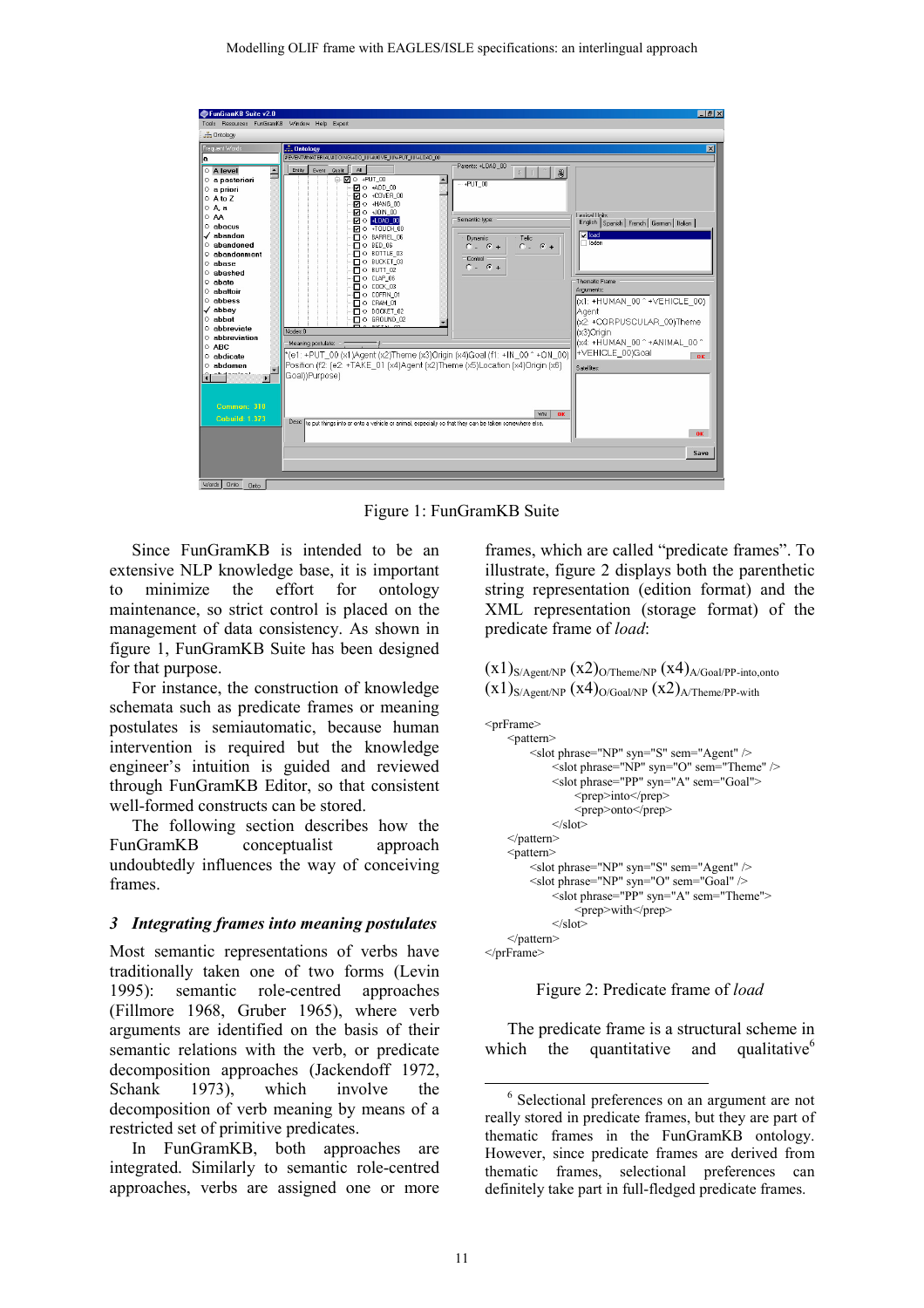valencies of the verb are stated: e.g. load has three subcategorized arguments with the semantic functions Agent, Theme and Goal. Moreover, predicate frames are enriched with information about subcategorization patterns describing the phrasal realizations and syntactic behaviour of the arguments which can linguistically co-occur with the verb.

 On the other hand, and like predicate decomposition approaches, a lexical unit is linked to a meaning postulate through a conceptual unit in the FunGramKB ontology.<sup>7</sup> Furthermore, predicate frames assigned to a lexical unit are integrated into the meaning representation to which the lexical unit is linked by means of the "thematic frame". To illustrate, figure 3 displays both the parenthetic string representation and the XML representation of the thematic frame of +LOAD\_00:

 $(x1: +HUMAN$  00  $\land$  +VEHICLE 00)<sub>Agent</sub> (x2:  $+CORPUSCULAR_00$ <sub>Theme</sub>  $(x3)$ <sub>Origin</sub> (x4: +HUMAN 00 ^ +ANIMAL 00 ^  $+VEHICLE$  00) $_{Goal}$ 

```
<thFrame> 
      <Arguments> 
          \leqx n="1" sem="Agent">
               <PrefSet oper="xor"> 
                    <Pref concept="+HUMAN_00" /> 
                    <Pref concept="+VEHICLE_00" /> 
               </PrefSet> 
         \langle x \rangle\langle x \ranglen="2" sem="Theme">
               <Pref concept="+CORPUSCULAR_00" /> 
         \langle x \rangle\langle x \rangle n="3" sem="Origin" />
         \langle x \ranglen="4" sem="Goal">
               <PrefSet oper="xor"> 
                   \leqPref concept="+HUMAN_00" />
                   \leqPref concept="+ANIMAL_00" />
                    <Pref concept="+VEHICLE_00" /> 
               </PrefSet> 
         \langle x \rangle </Arguments> 
</thFrame>
```
Figure 3: Thematic frame of +LOAD\_00

 Thematic frames are cognitive schemata specifying the type of participants involved in the situation described by an event. These participants can be instantiated in the form of arguments in the predicate frames assigned to

 $\overline{a}$ 

the lexical units linked to that event.<sup>8</sup> Therefore, predicate frames are lexical constructs belonging to a particular language, but they are constructed from the interlingual thematic frames located in the ontology. In FunGramKB, every argument found in the predicate frame of a verb must be referenced through coindexation in the thematic frame of the event to which the verb is linked. Moreover, every argument found in the thematic frame of an event is referenced through co-indexation in the meaning postulate assigned to that event. To illustrate, figure 4 displays both the parenthetic string representation and the XML representation of the meaning postulate of +LOAD\_00:

```
+(e1: +PUT 00 (x1)_{\text{Agent}} (x2)_{\text{Theme}} (x3)_{\text{Original}}(x4)_{\text{Goal}} (f1: +\text{IN} 00 \land +ON 00)<sub>Position</sub> (f2: (e2:
+TAKE 01 (x4)_{Agent} (x2)_{Theme} (x5)_{Location}(x4)_{\text{Original}} (x6)_{\text{Goal}})_{\text{Purpose}}
```

```
<mPostulate> 
      <Predication opr="+"> 
           \leqe n="1" concept="+PUT_00">
                 <Arguments> 
                      \leqx n="1" sem="Agent" />
                      \langle x \rangle n="2" sem="Theme" \langle \rangle\langle x \rangle n="3" sem="Origin" />
                      \langle x \rangle n="4" sem="Goal" \langle \rangle </Arguments> 
                 <Satellites> 
                       <fSet oper="and"> 
                             <f n="1" sem="Position"> 
                                  <PrefSet oper="xor"> 
                                       \leqPref concept="+IN_00" />
                                       \leqPref concept="+ON_00" />
                                  </PrefSet> 
                            \langle f \rangle\leq fn="2" sem="Purpose">
                                 \leqe n="2" concept="+TAKE_01">
                                        <Arguments> 
                                           \leqx n="4" sem="Agent" />
                                            \leqx n="2" sem="Theme" />
                                             <x n="5" sem="Location" /> 
                                            \langle x \rangle n="4" sem="Origin" \langle \rangle\langle x \rangle n="6" sem="Goal" />
                                        </Arguments> 
                                 \langle e \rangle\langle f \rangle\epsilon/fSet\sim </Satellites> 
           \langle e \rangle </Predication>
```
</mPostulate>

 $\overline{a}$ 

Figure 4: Meaning postulate of +LOAD\_00

 $7$  In fact, regularities in the semantic distribution of verbs in FunGramKB are not based on syntactic criteria (cf. Levin 1993) but on the cognitive decompositions of events by means of their meaning postulates.

<sup>&</sup>lt;sup>8</sup> The difference between thematic frames and predicate frames is partly influenced by the distinction in the Construction Grammar (Goldberg 1995) between argument roles and participant roles respectively, where the first are related to the construction and the latter to the frame of a particular verb.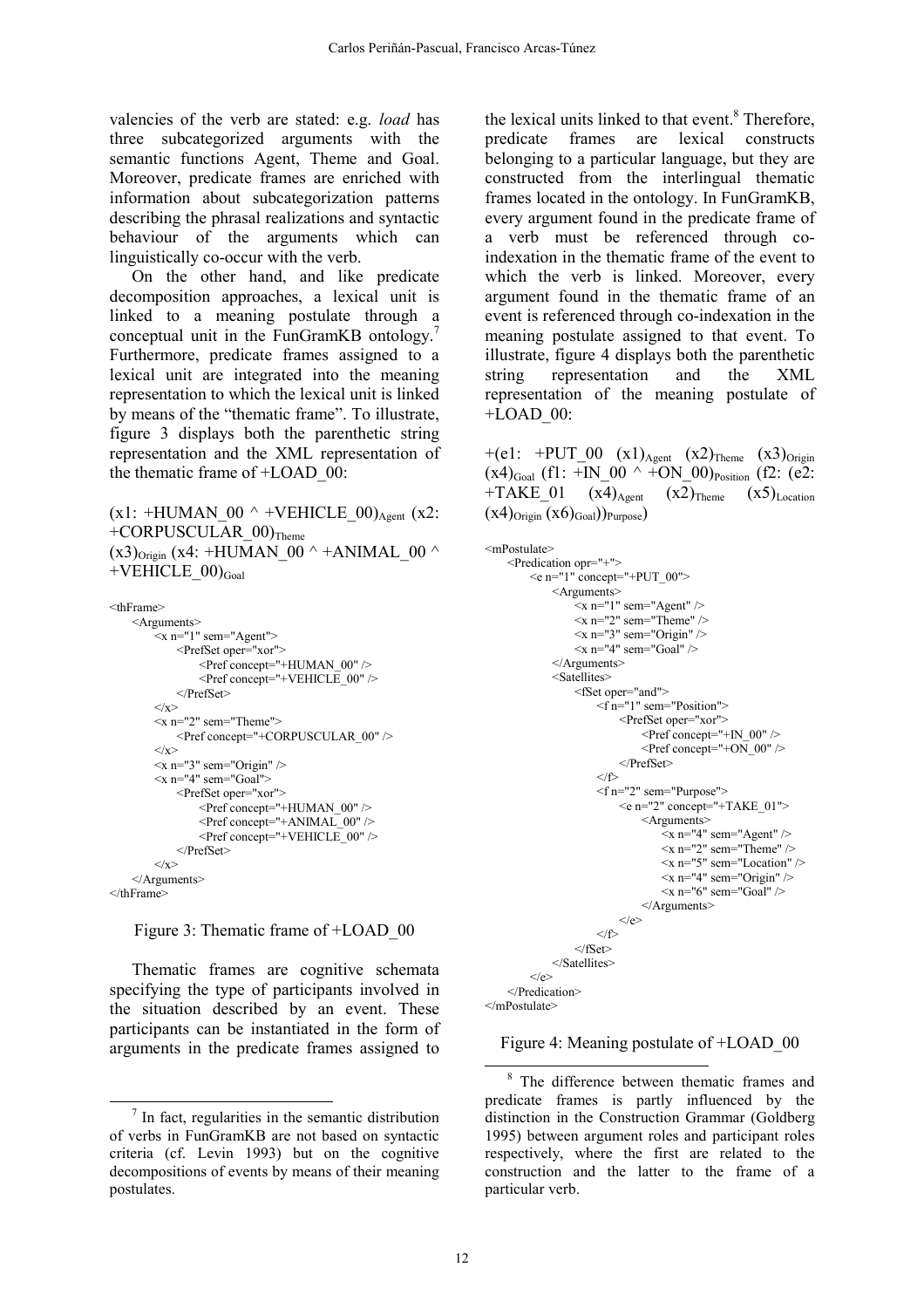For example, the first predicate frame of load matches the morphosyntactic structure of a sentence such as They loaded all their equipment into backpacks, identifying they as the loaders (Agent), equipment as the thing to be loaded (Theme) and backpacks as the target entity where that thing is placed (Goal). However, the semantic burden of the frame is greater when linked to the thematic frame and the meaning postulate of +LOAD\_00, which reveal that "they put the equipment into backpacks because they intended to carry it to another place".<sup>9</sup>

As it has been demonstrated, every argument in the predicate frame of a verb is finally integrated in the meaning postulate of its event through the arguments of its thematic frame, which plays a crucial role in both the semantic role-centred and predicate decomposition approaches to the semantic representation of verbs in FunGramKB.

# 4 The OLIF frame category

Three OLIF data categories are relevant for the construction of FunGramKB predicate frames:

- (i) <transType> specifies the type of prototypical transitivity of the verb.
- (ii) <synFrame> describes the subcategorization of the lexical entry. A slot-grammar approach is taken for the description of syntactic frames. For example, the frame for the English verb try is as follows (McCormick 2002):

[subj, (dobj-opt | dobj-sent-ing-opt | dobj-sent-inf-opt)]

 $(iii)$   $\leq$   $prep$  specifies the preposition that fills a "prepositional phrase" slot.

 The main advantage of the FunGramKB model of predicate frame does not lie just on the further specification of the lexical

 $\overline{a}$ 

information, but also on its remarkable conceptualist approach. To this respect, two main differences are observed between OLIF frames and FunGramKB predicate frames. Firstly, OLIF frames are semantically underspecified, since no semantic role is assigned to any slot. Secondly, slot fillers in OLIF are language-specific and not formally represented, whereas in FunGramKB selectional preferences are represented by concepts. Selection preferences should not be lexicalized, but somehow they should be part of human beings' cognitive knowledge. The benefit of this approach is twofold: (i) the use of concepts as the building blocks of predicate frames removes the problem of lexical semantic ambiguity, and (ii) the inferential power of the reasoning engine is more robust if predictions are based on cognitive expectations. The following section highlights the influence of EAGLES/ISLE standard on the construction of both predicate and thematic frames in FunGramKB.

## 5 Taking into account EAGLES/ISLE recommendations

EAGLES/ISLE proposes two types of frame: the syntactic frame, which describes the surface structure, and the semantic frame, which describes the deep structure.

 On the one hand, the syntactic (or subcategorization) frame is expressed as a list of slots, where each slot is described in terms of phrasal realization, grammatical function, restricting features and optionality. Indeed, EAGLES/ISLE proposes a FrameSet to be included in the syntactic entry with the aim of collecting surface regular alternations associated with the same deep structure by explicitly linking the slots of the alternating frames by means of rules. Frames involved in a FrameSet are considered to be at the same level, i.e. no alternating frame has a status of privilege from which the other frames are derived through some lexical rule. Surprisingly, the EAGLES/ISLE approach is not as descriptively economical as the traditional approach, where, given two alternating frames, one of them is deemed to be basic and the other derivative.

 In comparison with the EAGLES/ISLE proposal of syntactic frame, FunGramKB predicate frames make a limited use of restricting features, because only lexical features can be used to refine the information

<sup>&</sup>lt;sup>9</sup> Indeed, a lexical unit is associated to much more semantic information which is really shown in its meaning postulate. In FunGramKB, all this underlying cognitive information is revealed through a multi-level process called MicroKnowing (Periñán-Pascual and Arcas-Túnez 2005), where thematic frames also play a key role in the application of the inheritance and inference mechanisms on meaning postulates.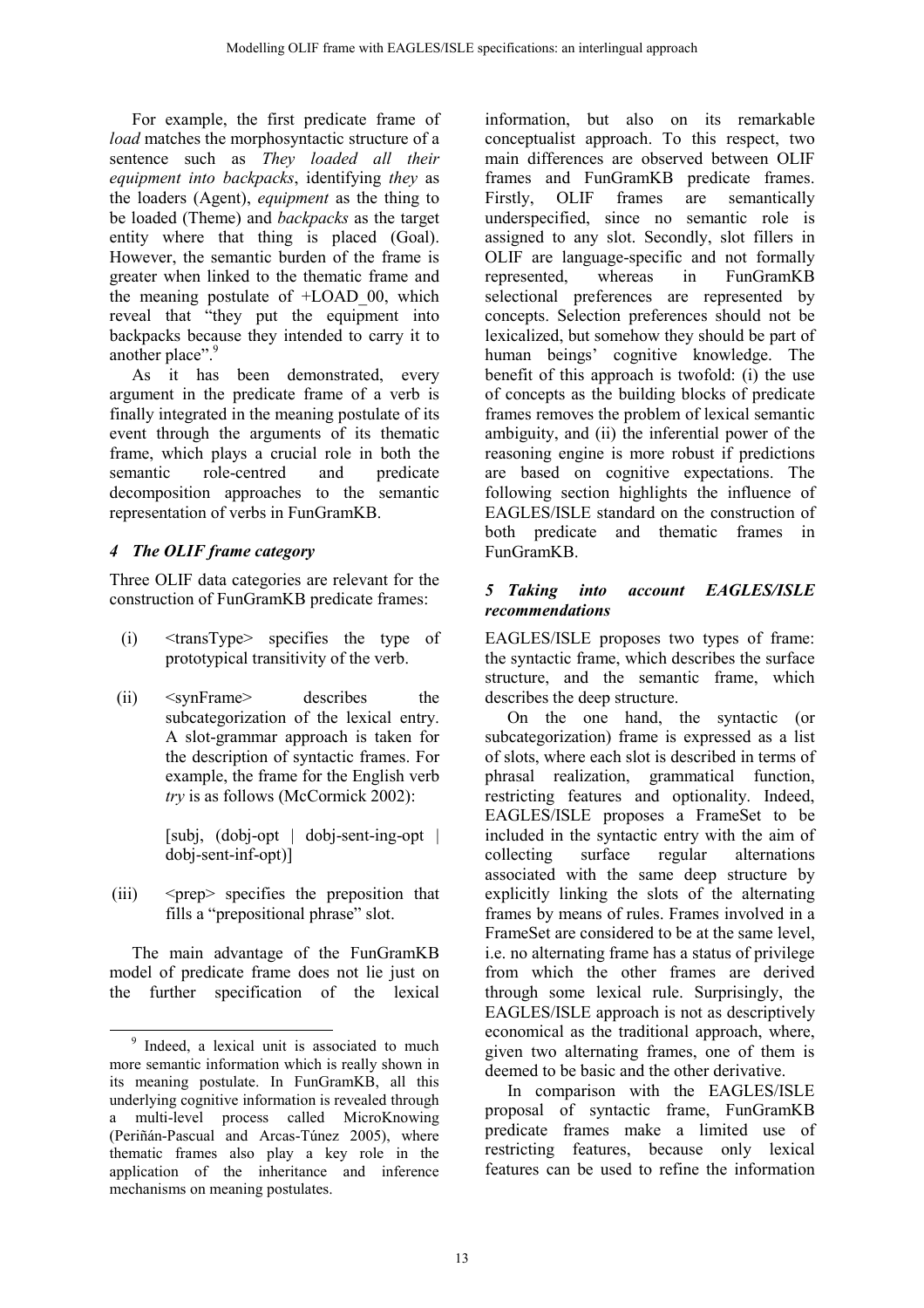specified in the arguments: e.g. the preposition that introduces a prepositional phrase. Moreover, the optional realization of an argument is not stated in FunGramKB predicate frames, because it is thought that context can admit the omission of any traditionally obligatory argument. Concerning frame alternations, FunGramKB can reflect all those syntactic phenomena in which no satellite is involved in the shift. On the contrary, satelliteoriented alternations such as locative alternations or material/product alternations are disregarded, since satellites are excluded from predicate frames.

 On the other hand, the EAGLES/ISLE semantic frame (or argument structure) is defined in the form of a predicate and a list of arguments, which are described in terms of thematic role and semantic preferences. In general, the type of information in the FunGramKB thematic frame matches that of the EAGLES/ISLE semantic frame; however, differences are found in their approaches to the syntax-semantics interface within a multilingual dimension. EAGLES/ISLE recommends preferably a transfer architecture, $10$  where monolingual syntactic and semantic frames are put into correlation between L1 and L2; in addition, this approach requires the specification of a set of transformational operations to go from L1 to L2. On the contrary, an interlingual model is adopted by FunGramKB, where thematic frames serve as the bridge between L1 predicate frames and those in L2. Transfer rules are not required since thematic frames are not linked to any particular lexicon but to the ontology, which is shared by all languages.

 As a result, the FunGramKB interlingual approach gives a more cognitive view to the EAGLES/ISLE semantic frame. Firstly, EAGLES/ISLE recommends that both the predicate and its arguments should be instantiated with language-dependent lexical units, so that complexity in the linkage of the syntactic and semantic frames is dramatically reduced. On the contrary, sub-elements in FunGramKB thematic frames are not lexically driven, since predicates and semantic preferences on arguments are chosen from concepts of the ontology. Therefore, the notion of thematic frame is more abstract than that of semantic frame. Secondly, EAGLES/ISLE proposes that the choice of the number of arguments for a predicate should be determined on purely semantic grounds; thus it is possible that (a) a syntactic position cannot be mapped to any semantic argument—i.e. reduced correspondence, or (b) a semantic argument cannot be mapped to any syntactic position i.e. augmented correspondence. In FunGramKB, any decision on the type and number of arguments in thematic frames is guided by cognitive criteria. However, the FunGramKB architecture is so marked by the conceptualist approach that, for example, reduced correspondences in the syntaxsemantics interface are not permitted because predicate frames are built out of their thematic frames, but not conversely.

# 6 Conclusions and future work

This paper presents the modifications and extensions to the OLIF model of frame by taking into account some of the EAGLES/ISLE recommendations. The result is that FunGramKB is provided with predicate frames in the lexicon (lexical frames) and thematic frames in the ontology (cognitive frames). We have also described that the two most important approaches to lexical semantic representation are fully integrated in FunGramKB: thus verbs are assigned one or more predicate frames, whose arguments play an active role in the construction of the meaning postulates to which those verbs are linked. In short, the FunGramKB interlingual approach, which gives a more cognitive view to the EAGLES/ISLE semantic frame, contributes to the large-scale development of deep-semantic NLP resources, mainly for natural language understanding.

 We intend to develop a more robust characterization of predicate frames by exploring linguistically annotated corpora. Thus, and guided by some other suggestions proposed by EAGLES/ISLE, predicate frames could also include:

(i) an index indicating the frequency of the frame. $11$ 

 $\overline{a}$ <sup>10</sup> Although other approaches to translation are also considered, EAGLES/ISLE multilingual layer is inspired mostly on the transfer-based model.

 $\overline{a}$  $11$  Frame probability can be particularly useful in natural language generation. For example, the current model of FunGramKB stores a default translation equivalent for every lexical unit, but it could be possible to use statistical information to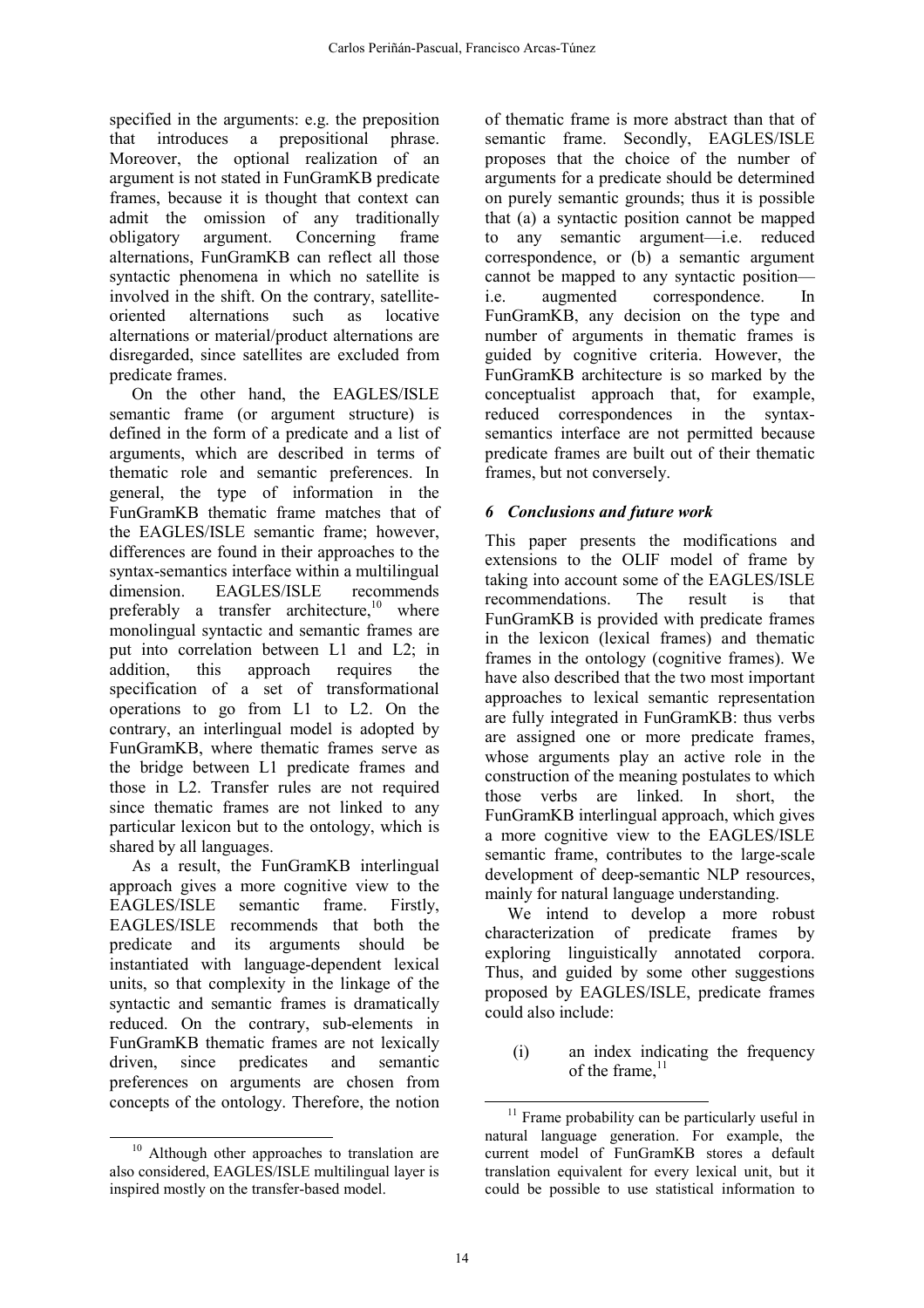- (ii) a wider range of participants, i.e. satellites together with arguments,
- (iii) morphosyntactic restrictions on participants, e.g. whether the phrasal realization in a slot must be instantiated via plural word form,
- (iv) conditional optionality of participants, i.e. when the absence of a participant excludes or requires the presence of another participant,
- (v) lexical collocations as selectional preferences on participants,

# Bibliography

- Calzolari, N., R. Grishman, and M. Palmer. eds. 2001. Survey of major approaches towards bilingual/multilingual lexicons. ISLE Deliverable D2.1-D3.1. ISLE Computational Lexicon Working Group.
- Calzolari, N., F. Bertagna, A. Lenci, and M. Monachini. eds. 2003. Standards and best practice for multilingual computational lexicons and MILE. Deliverable D2.2-D3.2. ISLE Computational Lexicon Working Group.
- Calzolari, N., A. Lenci, and A. Zampolli. 2001a. The EAGLES/ISLE computational lexicon working group for multilingual computational lexicons. Proceedings of the First International Workshop on Multimedia Annotation. Tokyo (Japan).
- Calzolari, N., A. Lenci, and A. Zampolli. 2001b. International standards for multilingual resource sharing: the ISLE Computational Lexicon Working Group. Proceedings of the ACL 2001 Workshop on Human Language Technology and Knowledge Management. 71-78, Morristown (USA).
- EAGLES Lexicon Interest Group. 1993. EAGLES: Computational Lexicons Methodology Task. EAGLES Document EAG-CLWG-METHOD/B.
- EAGLES Lexicon Interest Group. 1996a. EAGLES: synopsis and comparison of morphosyntactic phenomena encoded in lexicons and corpora. A common proposal and applications to European languages.

EAGLES Document EAG-CLWG-MORPHSYN/R.

- EAGLES Lexicon Interest Group. 1996b. EAGLES: preliminary recommendations on subcategorisation. EAGLES Document EAG-CLWG-SYNLEX/P.
- EAGLES Lexicon Interest Group. 1999. EAGLES: preliminary recommendations on lexical semantic encoding. Final report LE3- 4244.
- Fillmore, C.J. 1968. The case for case. E. Bach and R.T. Harms. eds. Universals in Linguistic Theory. Holt, Rinehart & Winston, New York, 1-88.
- Goldberg, A.E. 1995. Constructions: A Construction Grammar Approach to Argument Structure. The University of Chicago Press, Chicago.
- Gruber, J.S. 1965. Studies in Lexical Relations. Doctoral dissertation. MIT.
- Jackendoff, R.S. 1972. Semantic Interpretation in Generative Grammar. MIT Press, Cambridge (Mass.).
- Levin, B. 1993. English Verb Classes and Alternations: A Preliminary Investigation. The University of Chicago Press, Chicago.
- Levin, B. 1995. Approaches to lexical semantic representation. D.E. Walker, A. Zampolli, and N. Calzolari. eds. Automating the Lexicon: Research and Practice in a Multilingual Environment. Oxford University Press, New York.
- Lieske, C., S. McCormick, and G. Thurmair. 2001. The Open Lexicon Interchange Format (OLIF) comes of age. Proceedings of the Machine Translation Summit VIII: Machine Translation in the Information Age. 211-216, Santiago de Compostela (Spain).
- McCormick, S. 2002. The Structure and Content of the Body of an OLIF  $v.2.0/2.1$ . The OLIF2 Consortium.
- McCormick, S., C. Lieske, and A. Culum. 2004. OLIF v.2: A Flexible Language Data Standard. The OLIF2 Consortium.
- Monachini, M., F. Bertagna, N. Calzolari, N. Underwood, and C. Navarretta. 2003. Towards a Standard for the Creation of

 $\overline{a}$ address the translation of an L1 lexical unit to the most probable equivalent in L2.